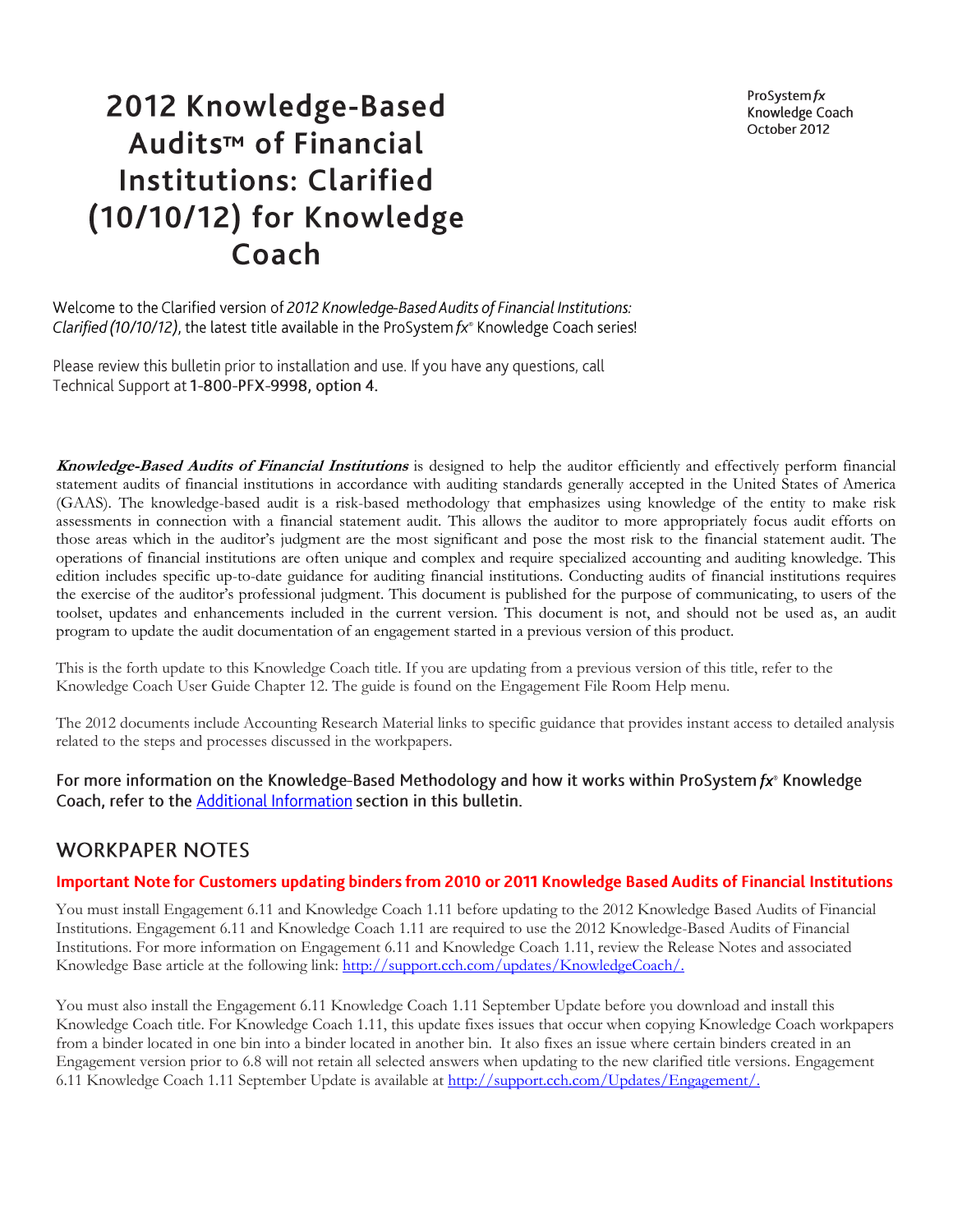#### **General Roll Forward Note**

You must be the current editor of all Knowledge Coach workpapers to update to the latest content during roll forward, and you must be the current editor upon opening the updated workpaper for the first time to ensure you see the updated workpaper.

The *2012 Knowledge-Based Audits of Financial Institutions* has been updated to help auditors conduct audit engagements in accordance with the new clarified and redrafted auditing standards resulting from the ASB's Clarity Project and pending auditing standards and guidance, including the requirements of SASs 122, 123, 124, 125 and 126. Many new tips and examples have been incorporated. The 2012 tools include links to specific guidance that provides instant access to detailed analysis related to the steps and processes discussed in the workpapers. Also included is a revised financial statement disclosures checklist that provides a centralized resource of the current required and recommended GAAP disclosures and key presentation items, using the style referencing under the FASB Accounting Standards Codification™.

The *2012 Edition of Knowledge-Based Audits of Financial Institutions* is current through SAS-126, *The Auditor's Consideration of An Entity's Ability to Continue as a Going Concern (Redrafted).*

#### **Specific Program Enhancements**

For more information on specific program enhancements, review the 2012 Financial Institutions Overview for Knowledge Coach users available at the following link or in the binder through the RES-KCO workpaper. [http://support.cch.com/updates/KnowledgeCoach/pdf/guides\\_tab/2012%20Financial%20EInstitution%20Title%20Overview%2](http://support.cch.com/updates/KnowledgeCoach/pdf/guides_tab/2012%20Financial%20EInstitution%20Title%20Overview%20for%20Knowledge%20Coach%20Users.pdf) [0for%20Knowledge%20Coach%20Users.pdf](http://support.cch.com/updates/KnowledgeCoach/pdf/guides_tab/2012%20Financial%20EInstitution%20Title%20Overview%20for%20Knowledge%20Coach%20Users.pdf)

#### **In addition, forms and practice aids throughout have been updated to include new examples and tips and, where applicable, to take into account:**

New literature, standards, and developments, reflected in the following current audit and accounting guidance:

- Statements on Auditing Standards (SASs):
	- o SAS-122, *Clarification and Recodification*;
	- o SAS-123, *Omnibus Statement on Auditing Standards —2011*;
	- o SAS-124, *Financial Statements Prepared in Accordance with a Financial Reporting Framework Generally Accepted in Another Country*;
	- o SAS-125 *Alert That Restricts the Use of the Auditor's Written Communication*;
	- o SAS-126, *The Auditor's Consideration of an Entity's Ability to Continue as a Going Concern (Redrafted)*.
- AICPA Statement on Quality Control Standards No. 8, *A Firm's System of Quality Control (Redrafted)*
- FASB Accounting Standards Codification (through June 30, 2012), up to and including Accounting Standards Update (ASU) No. 2012-02, *Intangibles—Goodwill and Other* (Topic 350).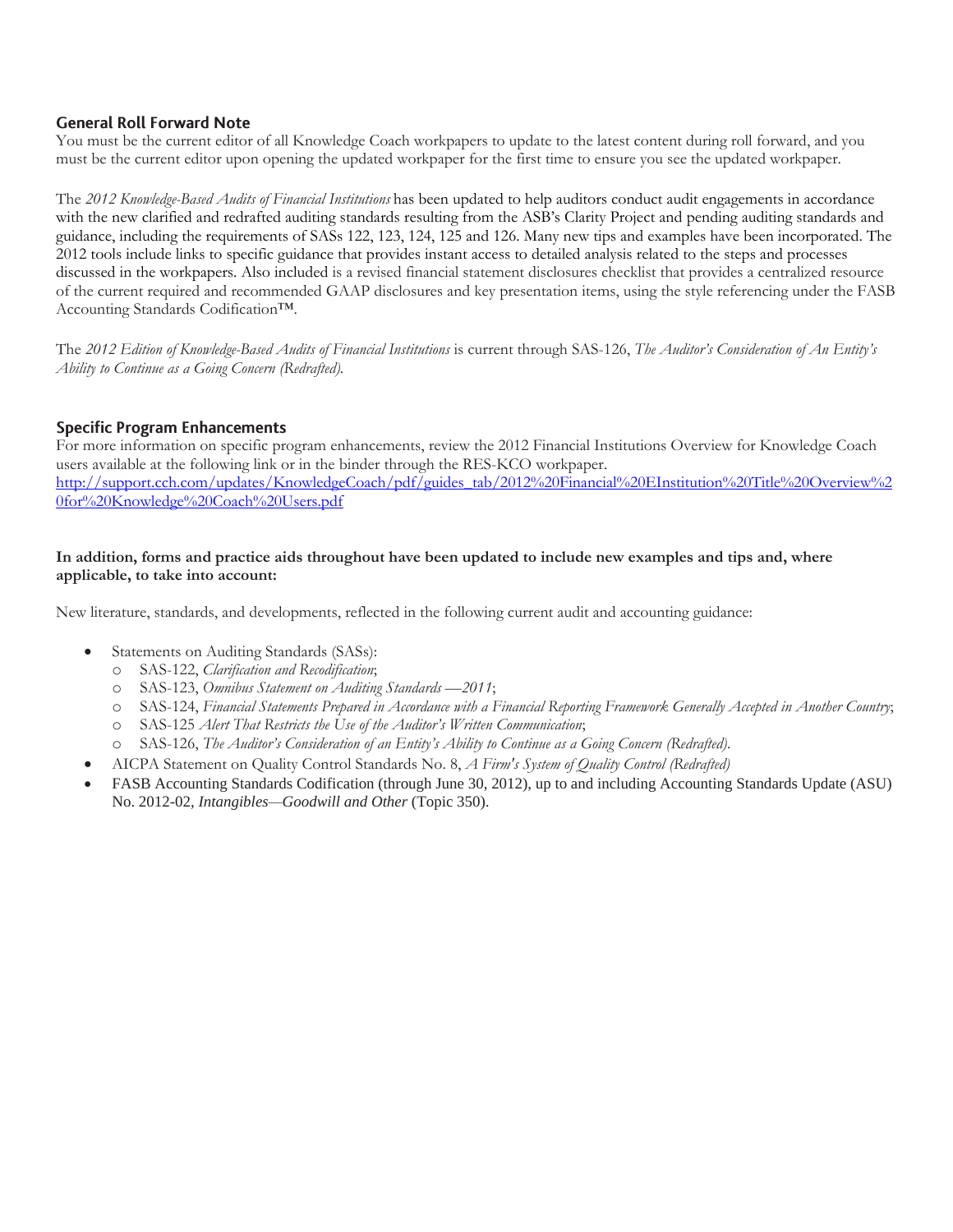## Additional Information on Knowledge Coach and the KBA Methodology

## **KBA Methodology**

Knowledge-Based<sup>"</sup> Methodology allows the results of one set of procedures to become the input for the next. The key components of the KBA methodology include:

- An Overview that guides auditors through the methodology.
- Customizable Audit Programs that take auditors through related steps and procedures.
- **Practice Aids** to help auditors complete steps or processes outlined in the Knowledge-Based Audit documents and Audit Programs.
- Auditor's Reports that provide a variety of sample auditor's opinions on audited financial statements.
- **Correspondence** documents that provide sample letters to be used to comply with GAAS requirements and in many other common situations.
- **Knowledge-Based Audit** documents, integral to the risk assessment and overall audit processes, which contain steps and procedures required by GAAS.

The AICPA's Auditing Standards Board's (ASB) Risk Assessment Standards - The practice aids and tools in the 2012 Edition *of Knowledge-Based Audits of Financial Institutions* are designed around the AICPA's risk assessment standards to assist auditors of nonpublic financial institutions by:

- Facilitating compliance with GAAS;
- Encouraging more effective audits through tailored audit programs and comprehensive practice aids;
- Helping auditors to focus on and respond to identified audit risks; and
- Enhancing audit documentation.

## ProSystem fx® Knowledge Coach

**ProSystem fx® Knowledge Coach** functionality allows auditors to use the Knowledge-Based-Audit methodology more efficiently by eliminating the need for duplicate entry of the same information, tailoring audit documentation to each particular engagement, and documenting the link between risks identified and procedures performed. AUD-100 Tailoring Question Workpaper is a document in Knowledge Coach that presents engagement-level questions designed to aid in tailoring the engagement documentation to fit each client. Completing the questions helps the auditor avoid duplication and unnecessary workpapers.

Before you begin your audit, please review the guidance in **AUD-101 Overall Audit Program**. This workpaper is intended to be your road map through a Knowledge-Based Audit methodology. You should start your audit with **AUD-100 Tailoring Question** Workpaper and AUD-101 Overall Audit Program.

Risks can be captured via the Risk Summary task pane from any Knowledge Coach workpaper by the current editor of KBA-502 **Summary of Risk Assessments**. This allows the user to continuously assess risks during the engagement. Several workpapers prompt the consideration of the presence of risks, but the Risk Summary task pane must be used to document those risks. All documented risks flow to the Risk Summary. To ensure risks show in findings tables, make sure to select the *Workpaper identified in field* of the Risk pane.

**Information Flow** helps cut down on the time spent duplicating information across forms. In addition, the flow of consistent information ensures that information and updates to information are not missed between workpapers. Drill-down functionality helps the user navigate quickly to the source of the information, aiding in the review of the audit file.

**Diagnostics** help you keep track of unresolved issues like unanswered questions, incomplete risks, program steps not linked to risks or relevant assertions, missing workpaper, and more. Diagnostics now show when a form table has not been answered (i.e. tables in **KBA-101 Overall Audit Strategy** that are added by the tailoring questions in AUD-100 Tailoring Question Workpaper).

Links to Accounting Research Manager (ARM)-If you subscribe to an ARM library that includes audit content, you can link directly to source material from Resources within Knowledge Coach documents. These links have been updated to reference to the accounting standards under the FASB Accounting Standards Codifications and the auditing standards issued by the AICPA. Also, if you subscribe to the *Knowledge-Based Audits of Financial Institutions Guide* on ARM, you can take advantage of brand new links to the audit guide material from within the Knowledge Coach documents.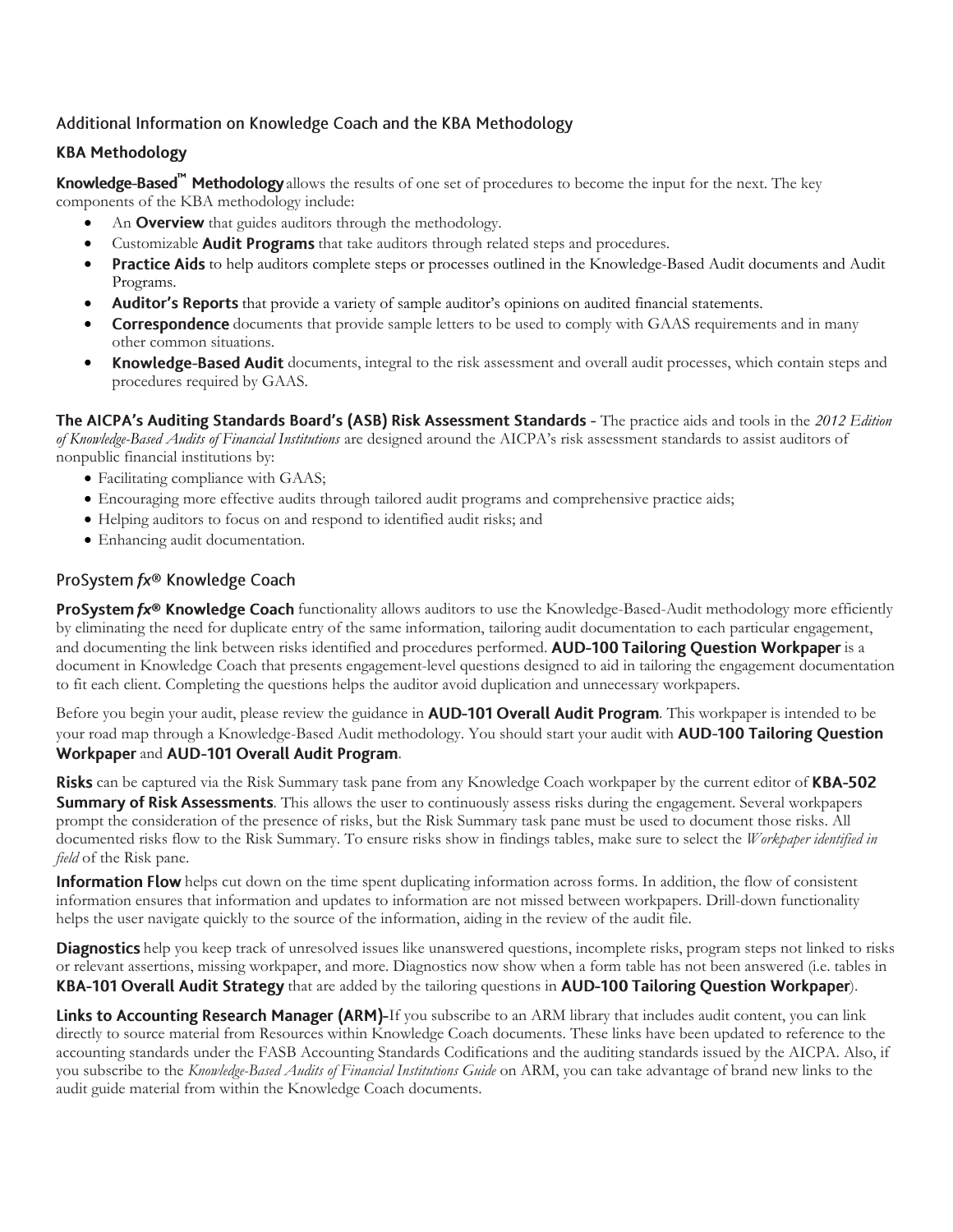**Interpretive Guidance** is integrated into each Knowledge Coach template through the Tips view of each new task pane. Informational features include Practice Points, Examples, Optional Workpapers, and Resources to help auditors work more effectively and efficiently. We have also added the ability to navigate from Resources within a document or the tip pane directly to CCH's Accounting Research Manager and industry audit guides by simply clicking on the Reference.

#### **Important Notes**

- Make sure to save changes to workpapers before closing the workpaper or the binder to ensure data is correctly updated.
	- If your Current Editor Knowledge Coach MS Word workpapers become read-only or crashes, please do the following:
		- o Keep the binder with the affected workpapers open.
		- Contact Customer Service at 1-800-PFX-9998, option 4, to obtain a repair utility.
- Knowledge Coach cannot be used within the Shared File Room (SFR) feature of Engagement. However, Knowledge Coach workpapers can be shared across team members through check in, check out, workpaper assignment, syncing to the central file room and through peer-to-peer sync in the same way that other Engagement workpapers are shared.

### **System Requirements**

- This title MUST be used with ProSystem *fx* Engagement version 6.11 and higher. If you are upgrading from ProSystem *fx*  Engagement 6.0, 6.1, 6.1.2, 6.5, or 6.8 please contact Technical Support at 1-800-PFX-9998, option 4, for detailed instructions.
- A minimum of 4GB of RAM is required for optimal performance when opening and navigating through ProSystem *fx*  Knowledge Coach documents.

### **Download Instructions**

Download the *2012 Knowledge-Based Audits of Financial Institutions* from the **ProSystem fx Knowledge Coach Updates** section of the ProSystem *fx* Engagement Support Web site at the following URL: **http://support.cch.com/updates/KnowledgeCoach**, then select the **Knowledge Coach Series** and **Download file** link next to the **2012 Knowledge-Based Audits of Financial Institutions.** On some occasions the content package file (.KCP) has downloaded with the extension changed to .ZIP. If this occurs, please change the extension of the downloaded file to KCP using all capital letters.

**Important**: ProSystem *fx* Engagement version 6.11 or higher must be installed on the computer in order to install this Knowledge Coach title. Additional requirements include Microsoft Office 2007, Microsoft Office 2003 Primary Interop Assemblies (PIA) and Visual Studios 2005 Tools for Office Second Edition Runtime (VSTOR).

The following 2012 Knowledge-Based Audits of Financial Institutions: Clarified (9/21/12).KCP download is a proprietary file that must be installed from within Engagement. Save this KCP file to a location on your local drive, extract it, and follow the Installation Instructions included in the Release Bulletin.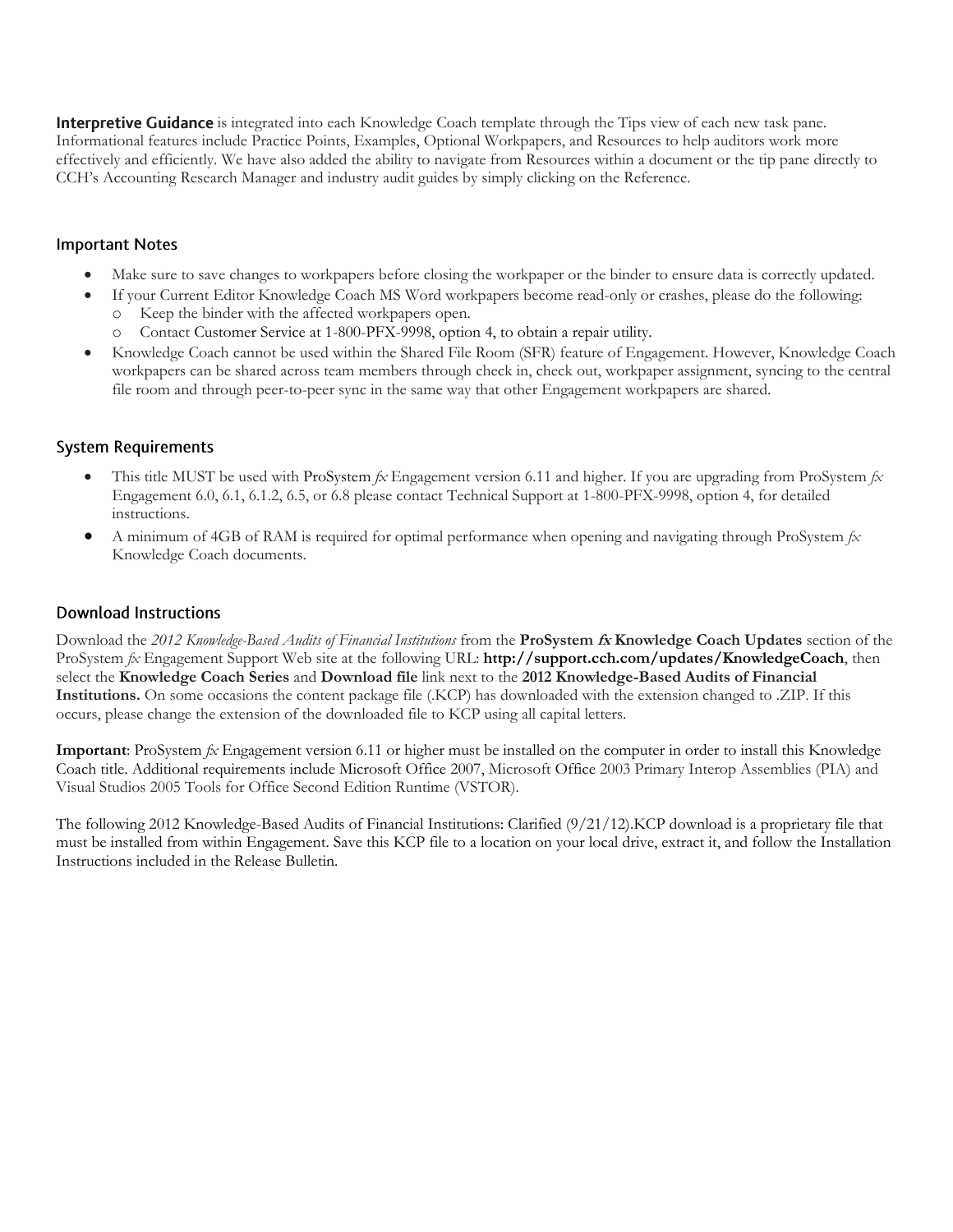#### **Installation Instructions**

Once you have downloaded your Knowledge Coach title, you will need to add it to the list of titles within ProSystem *fx*  Engagement. The only additional system requirement is approximately 75MB of disk space to store your Knowledge Coach program content files. Please refer to the ProSystem *fx* Engagement with Knowledge Coach Release Notes for any other system requirements.

After downloading the *2012 Knowledge-Based Audits of Financial Institutions* titles, do the following:

- 1. Launch the ProSystem *fx* Engagement Workpaper Management application so that the Local File Room is displayed. Select **Tools > Knowledge Coach Titles**. The Knowledge Coach Titles window will be displayed.
- 2. Choose **Add Title**.
- 3. Browse to the title package file (\*.KCP) that you previously downloaded and extracted from the ProSystem *fx*  Knowledge Coach Support Web site.
- 4. Choose **Open**.

The system will display a progress indicator while the title package is added. You will receive a message that the title has been successfully installed once the process is complete.

Once the title is added, you must release it so that other staff members in your firm can use it. You may also wish to unrelease previous versions of the title.

To unrelease a title:

- 1. Select a version of the KBA Financial Institutions title.
- 2. Choose **Unrelease Title**. The date will be removed from the *Date released* column and staff that do not have the staff group property right to insert unreleased titles will not be able to insert the unreleased titles into a binder.

**Note**: You can determine this access in the **ProSystem fx Engagement Admin** module by selecting a staff group and choosing File > Properties > Content> *Insert Knowledge Coach workpapers from unreleased titles* option.

To release a title:

- 1. Select one of the Knowledge Coach titles in the list that has been added but is not yet released.
- 2. Choose **Release Title**. The current date and time will be displayed in the *Date released* column, and the status will change to *Released*.

**Note:** You must add and assign a Knowledge Coach module as well as the Knowledge Tools title license in the ProSystem *fx* Engagement Administrator before using the workpapers.

**Important:** Once the *2012 Knowledge-Based Audits of Financial Institutions* titles have been added and released, they will be automatically deployed to other staff members when they login to the "Office" location, or when they synchronize a binder that contains Knowledge Coach workpapers from this title.

#### **Online Permission Key**

Permission key files may be downloaded from our Web site a[t http://tax.cchgroup.com](http://tax.cchgroup.com/) or when adding or updating the new licenses within ProSystem *fx* Engagement with Knowledge Coach version 6.11 and higher. After updating the license file in the ProSystem *fx* Engagement Admin module, licenses need to be assigned to the staff who will use 2012 *Knowledge-Based Audits of Financial Institutions*.

If you have not already established a Single Sign-on (SSO) account with Customer Service, we urge you to do so at this time.

Permission keys are no longer generally distributed via floppy diskette. You can choose to continue receiving the diskette by going to [http://tax.cchgroup.com/pfxsupport,](http://tax.cchgroup.com/pfxsupport) clicking the Firm Administration link, and making the appropriate selection (SSO access is required), or by contacting Customer Service at 1-800-PFX-9998, option 4.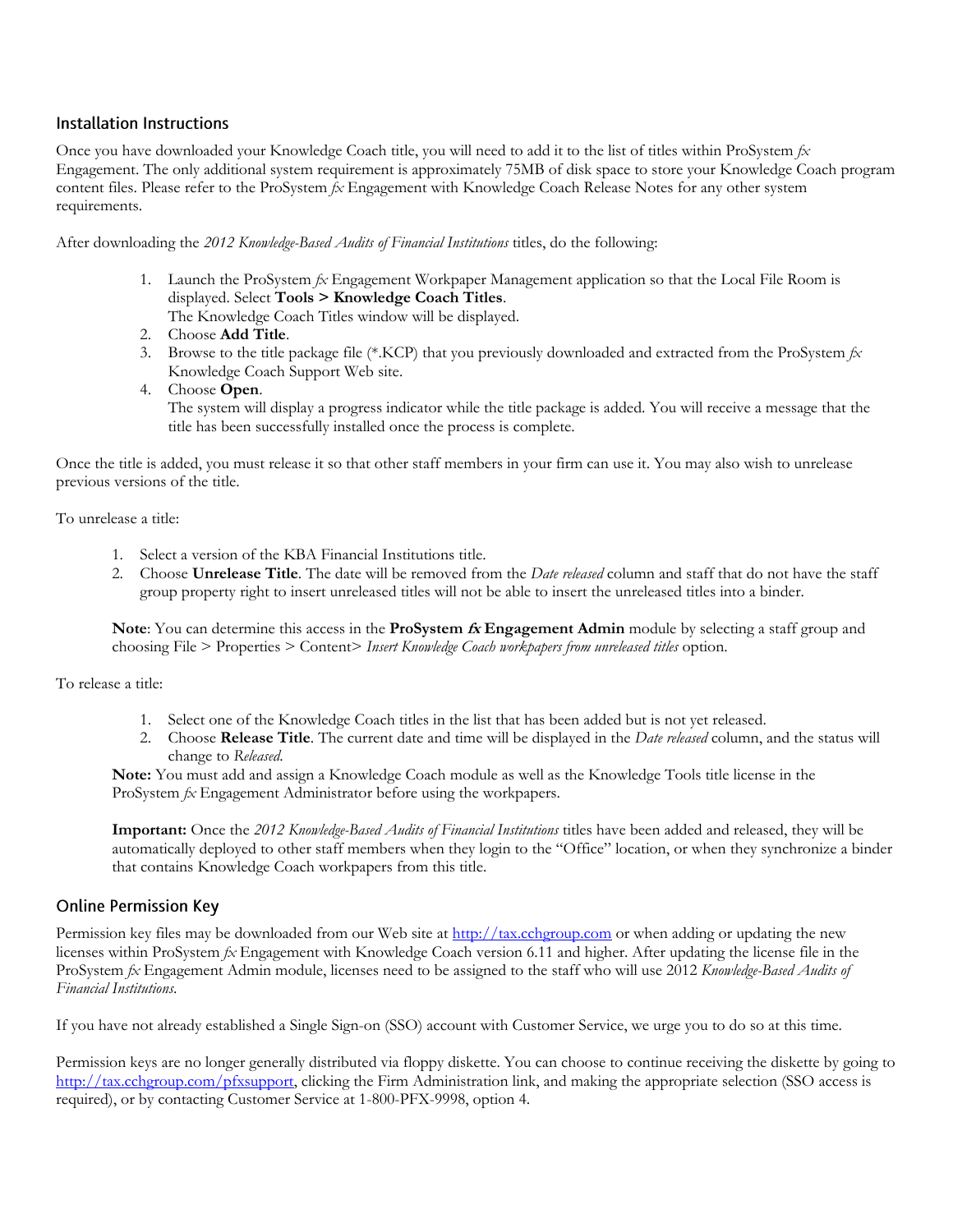### **Accounting Research Manager**

CCH's Accounting Research Manager is the most comprehensive, up-to-date and objective online database of financial reporting literature. It includes all authoritative and proposed accounting, auditing, and SEC literature, plus independent, expert-written interpretive guidance.

Our Weekly Summary email newsletter highlights the key developments of the week, giving you assurance that you have the most current information. It provides links to new FASB, AICPA, SEC, EITF, and IASB authoritative and proposal-stage literature, plus guidance from financial reporting experts.

Our team of content experts updates the system on a daily basis, so you can stay as current as possible. What's more, our experts attend critical standard-setting meetings and summarize the results for you, which means you'll learn of newly released literature and deliberations of current financial reporting projects as soon as they occur! Plus, you'll benefit from their easy-to-understand technical translations. Our expert's interpretations clearly lay out what the rules mean from your perspective.

Also available is the Knowledge-Based Audits of Financial Institutions, a guide that helps you comply with the most recent professional standards and guidance for the conduct of audits of financial institutions and to integrate the use of practice aids, tools, and other resources with its guidance. This publication supplements and complements the Knowledge-Based documents that are available in Knowledge Coach.

With Accounting Research Manager, you maximize the efficiency of your research time, while enhancing your results. Learn more about our content, our experts, and how you can request your free trial by visitin[g http://www.accountingresearchmanager.com.](http://www.accountingresearchmanager.com/)  You can also access the Accounting Research Manager Web site by selecting the item in ProSystem *fx* Engagement from the Guidance tab on the Shortcuts bar in the Binder window.

## Links to Accounting Research Manager (ARM)

As indicated above, subscribers to an Accounting Research Manager library that includes source content can link directly to source material from references within Knowledge Coach workpapers. These links have been updated to reference the new Codification released by the FASB and available on ARM. The Codification on ARM is fully integrated with U.S. and international accounting standards, other non-authoritative materials and industry leading interpretive guidance.

## **Using Your Knowledge Coach Content**

To use your Knowledge Coach Workpaper Templates, open a binder in ProSystem *fx* Engagement, select the workpaper tab into which you would like to insert the workpaper, and select **New Knowledge Coach Workpaper** from the toolbar or File menu. The New Knowledge Coach Workpaper dialog appears (*Figure 1*).

Select the New Knowledge Coach Title with the content you would like to use. You can only select titles you have installed. The information displayed changes to reflect the workpaper organization available for the selected title. Select the Knowledge Coach Workpaper Templates to insert into your binder and click **OK**. The **Selected Workpaper Properties** dialog appears. Each workpaper name is automatically loaded into the Name field. Add a workpaper index in the Index field and make any Name modifications you desire. You can also modify the tab location or the roll forward settings for each workpaper. Then click **OK**. The integrated Knowledge Coach workpaper is now inserted into your engagement binder. For more information on how to use Knowledge Coach workpapers in your binder, see the Knowledge Coach User Guide.



**Figure 1 – New Knowledge Coach Workpaper**